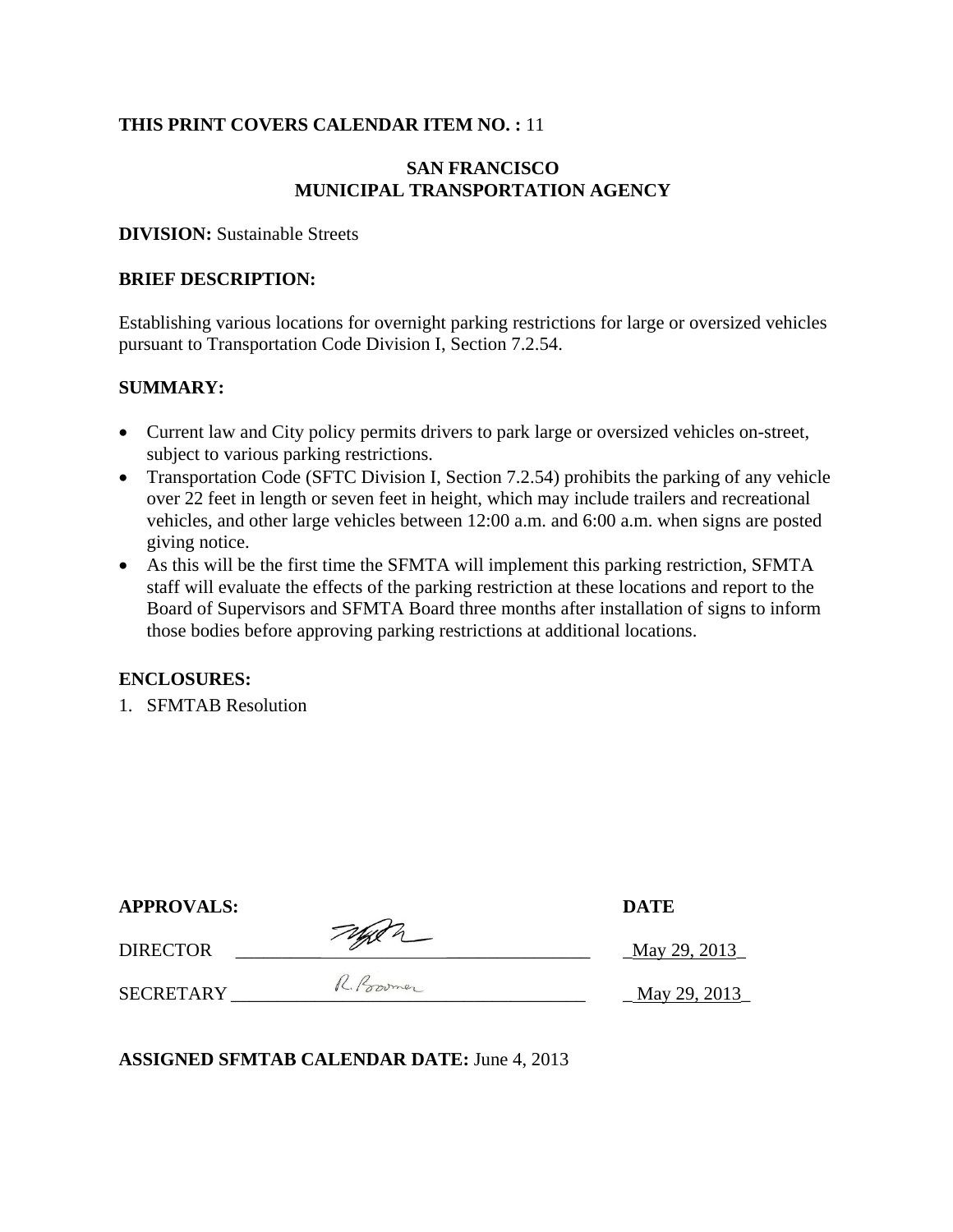# **PAGE 2.**

# **PURPOSE**

Establishing various locations for overnight parking restrictions for large or oversized vehicles pursuant to Transportation Code Division I, Section 7.2.54.

# **GOAL**

Goal 2: Make transit, walking, bicycling, taxi, ridesharing and carsharing the preferred means of travel Objective 2.4: Improve parking utilization and manage parking demand.

# **DESCRIPTION**

Current law and City policy permits drivers to park large or oversized vehicles on-street subject to various parking restrictions. Section 7.2.54 gives the SFMTA important parking management tools, in addition to RPP, time limits, and meters, to manage large or oversized vehicle parking and discourage habitation in vehicles.

In addition to establishing restrictions for parking commercial vehicles with a gross vehicle weight rating over 10,000 pounds on residential streets (SFTC Division I, Section 7.2.84), the Transportation Code prohibits the parking of a vehicle six feet tall or taller within 100 feet of an intersection at any time when signs are posted giving notice (SFTC Division I, Section 7.2.36). However, these two parking restrictions are insufficient to address problems associated with large or oversized vehicles parking on certain non-commercial streets. In October, 2012, the Board of Supervisors approved a new parking violation to provide an additional tool to prohibit the parking of vehicles over 22 feet in length or seven feet in height, which may include trailers and recreational vehicles, and other large vehicles between 12:00 a.m. and 6:00 a.m. when signs are posted giving notice (SFTC Division I, Section 7.2.54, effective 3/31/13). The ordinance permits the SFMTA Board, by resolution, to designate the locations where these types of vehicles are prohibited from parking after a public hearing has been held. Signs must be posted on any street subject to the parking restriction.

The proposed action would establish large or oversized vehicle overnight parking restrictions in various locations as a pilot application of this restriction to evaluate effectiveness prior to approving parking restrictions at additional locations. The current locations proposed for oversize vehicle parking restrictions were selected based on SFMTA observations of long-term large or oversized vehicle on-street parking during 2011 and 2012, as well as recommendations from members of the Board of Supervisors, SFPD district stations, and SFMTA Enforcement.

The proposed action would also rescind an existing overnight parking restriction in place on both sides of Toland Street between Oakdale and Jerrold Avenues (Tow-Away, No Parking, 10 pm to 6 am, everyday) which SFMTA determined to be overly restrictive to commercial activities on the street. In its place, the proposed action would establish oversize vehicle overnight parking restrictions on both sides of Toland Street between Oakdale and Jerrold Avenues.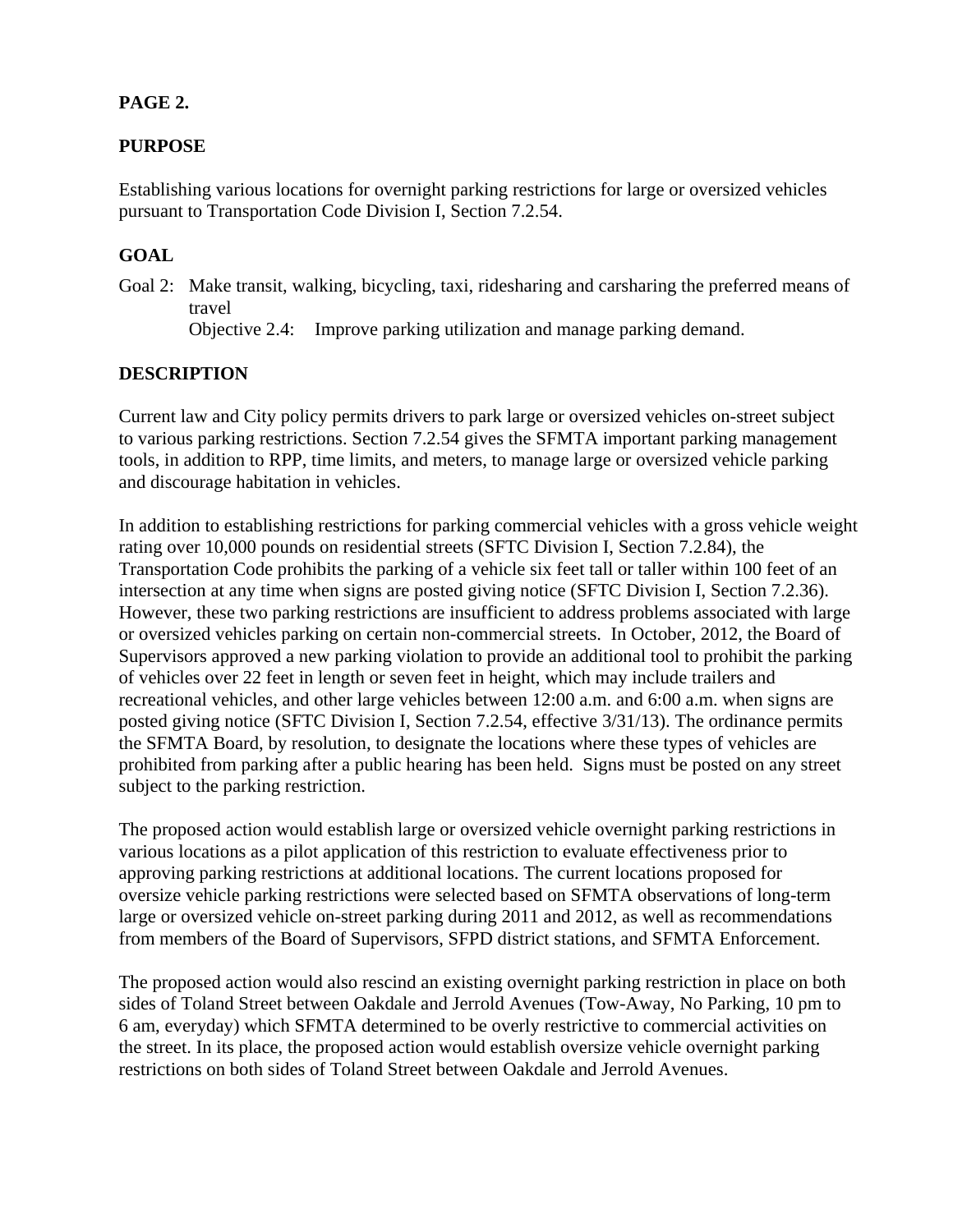# **PAGE 3.**

SFMTA has coordinated with the Mayor's Office of HOPE (Housing, Opportunity, Partnership & Engagement) and Homeless Outreach Team on outreach efforts to offer assistance to people who are living in vehicles parked in the pilot locations and elsewhere. These outreach efforts will continue as overnight parking prohibitions are implemented and evaluated. We will work closely with HOPE, the Police Department, and the Supervisors' offices to provide adequate outreach, advanced notice, and a one-month grace period after appropriate signs have been posted before enforcement begins and citations are issued for the parking restriction.

## **FUNDING IMPACT**

Costs associated with the installation and maintenance of approximately 700 traffic signs will be covered by the SFMTA's operating budget.

## **ENFORCEMENT**

Enforcement of this restriction will require coordination between SFMTA and the San Francisco Police Department due to the late night hours that apply for this parking restriction.

## **PUBLISHED NOTICE AND PUBLIC HEARING**

Pursuant to Transportation Code Section 201, a public hearing was held on April 19, 2013, to consider the above modifications. A total of 25 people spoke at the public hearing, including Supervisor Katy Tang. Twenty people spoke in opposition to the proposed regulations.

The persons who spoke in opposition included people who currently reside in their vehicles as well as others who are concerned about homelessness in San Francisco. A common concern expressed by those in opposition is the need for alternative accommodations for RV owners. Without alternative accommodations, people who currently reside in their vehicles fear that they will be forced to live on the streets. Some people also asked for a smaller pilot area and were concerned about the cost of the pilot program. People also commented about a perceived unfairness of the program and how it appears to be targeted at the poor.

Three residents who have been longtime owners of RVs and who park their vehicles on the street and live in permanent nearby dwellings also fear that they would be forced to sell their RVs if these parking restrictions are enacted.

The five people who spoke in favor of the parking restrictions noted various problems with large or oversized vehicles that can occur in neighborhoods without residential permit parking regulations. The large vehicles can create a wall-like effect, which can shelter illegal activities. There were also concerns expressed about public sanitation.

Two of the people who spoke in favor of the program asked that the initial parking restrictions also include Clarendon Avenue from Twin Peaks Boulevard to 7<sup>th</sup> Avenue. It was noted that the large or oversized vehicles along Clarendon Avenue currently affect commuter use of the Forest Hill Station due to reports of car break-ins and other security concerns.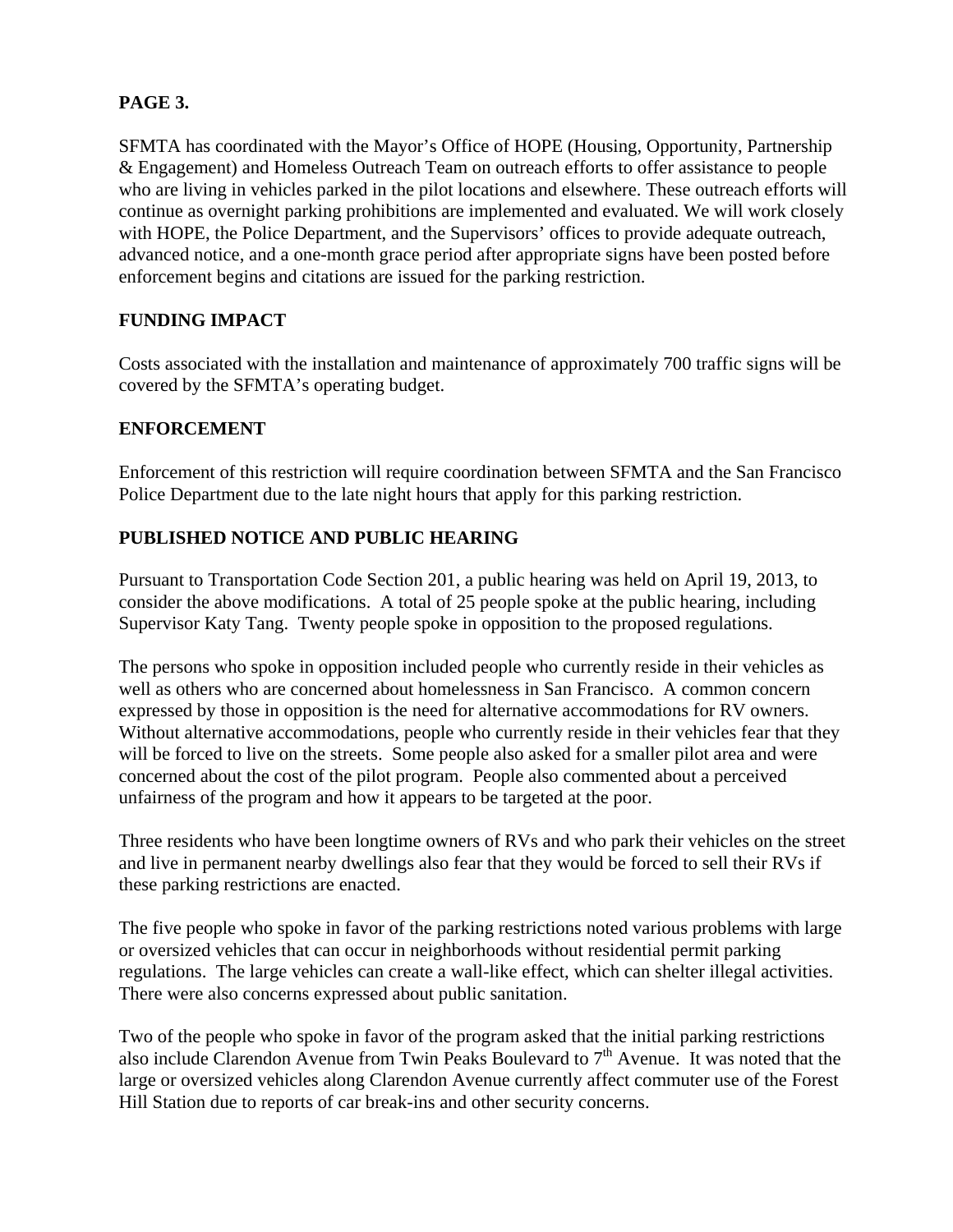# **PAGE 4.**

In response to the public hearing notice, the SFMTA also received a request to include the 1200 to 1400 blocks of La Playa Street, between Lincoln Way and Kirkham Street, due to ongoing problems on those streets, their close proximity to the Lower Great Highway, and probable consequences if those blocks are not included in the pilot program.

In response to these requests, the proposal has been expanded to include these additional streets, plus some additional block faces along the Lower Great Highway that would likely be affected.

# **OTHER APPROVALS RECEIVED OR STILL REQUIRED**

Under the authority granted by the Planning Department, SFMTA staff has reviewed the proposed parking regulation changes and has determined that these changes are categorically exempt from environmental review under Class 1(c)(9): changes in traffic and parking regulations, including installation and replacement of signs, where such changes do not establish a higher speed limit or result in more than a negligible increase in use of the street. A copy of the determination is on file with the Secretary for the SFMTA Board of Directors.

The City Attorney's Office has reviewed this report.

# **ALTERNATIVES CONSIDERED**

SFMTA considered alternatives to the location-specific parking restriction adopted by the Board of Supervisors in October, 2012. These alternatives were presented to the Board of Supervisors for their deliberation and included citywide prohibition of on-street overnight parking of large or oversized vehicles, prohibition of on-street overnight parking of oversize vehicles on all residential streets, and providing public parking lots for large or oversized vehicle parking. None of these alternatives were determined to be as effective or practical as the location-specific prohibition; however, in consideration of the untried nature of this parking prohibition, SFMTA staff will evaluate the effects of the parking restriction in these locations and report to the Board of Supervisors and SFMTA Board three months after installation of appropriate signage to inform those bodies before approving parking restrictions at additional locations.

## **RECOMMENDATION**

SFMTA staff recommends that the SFMTA Board of Directors approve establishing various locations for overnight parking restrictions for large or oversized vehicles pursuant to Transportation Code Division I, Section 7.2.54.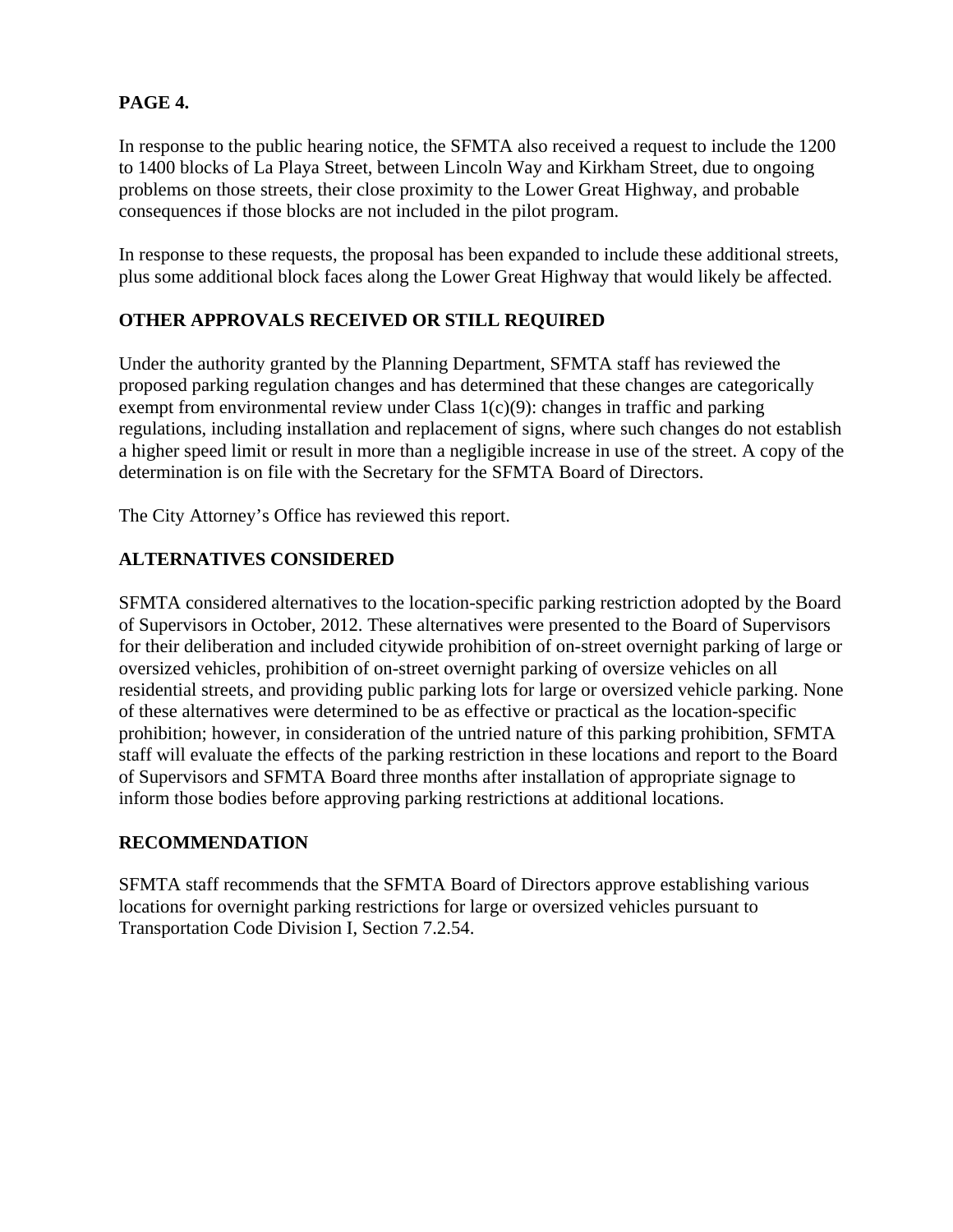### SAN FRANCISCO MUNICIPAL TRANSPORTATION AGENCY BOARD OF DIRECTORS

### RESOLUTION No. \_\_\_\_\_\_\_\_\_\_\_\_\_\_\_\_\_\_\_\_\_\_

 WHEREAS, The San Francisco Municipal Transportation Agency has received a request, or identified a need for traffic modifications as follows:

- A. RESCIND TOW-AWAY, NO PARKING, 10 PM TO 6 AM, EVERYDAY Toland Street, both sides, between Oakdale and Jerrold Avenues.
- B. ESTABLISH OVERSIZE VEHICLE RESTRICTION (NO PARKING, MIDNIGHT TO 6 AM, DAILY FOR VEHICLES MORE THAN SEVEN FEET TALL OR 22 FEET LONG) – Innes Avenue, both sides, between Arelious Walker Drive and Ingalls Street Toland Street, both sides, between Oakdale and Jerrold Avenues Industrial Street, both sides, between Bayshore Boulevard and Oakdale Avenue Pennsylvania Street, both sides, between 22nd and Cesar Chavez Streets 16th Street, both sides, between 7th and De Haro Streets 7th Street, both sides, between Berry and 16th Streets Hooper Street, both sides, between 7th and 8th Streets Berry Street, both sides, between 7th Street and De Haro Streets 15th Street, both sides, between De Haro and Carolina Streets Carolina Street, both sides, from 15th Street to 200 feet southerly (the northern half of the block) Irwin Street, south side, between 7th and 8th Streets 8th Street, southwest side, between Carolina and Wisconsin Streets Great Highway, between Lincoln Way and Sloat Boulevard (west side of lower Great Highway) Great Highway, between Lincoln Way and Kirkham Street (east side of lower Great Highway) Great Highway, between Quintara Street and Taraval Street (east side of lower Great Highway) 48th Avenue, between Santiago Street and Taraval Street (west side) La Playa Street between Kirkham Street and 200 feet north of Judah Street (west side) Lincoln Way, between Great Highway and Arguello Boulevard (north side) Fulton Street, between Great Highway and Stanyan Street (south side) 36th Avenue, both sides, between Lincoln Way and Sloat Boulevard 37th Avenue, both sides, between Lincoln Way and Sloat Boulevard Kirkham Street, both sides, between 36th and 37th Avenues Lawton Street, both sides, between 36th and 37th Avenues Moraga Street, both sides, between 36th and 37th Avenues Noriega Street, both sides, between 36th and 37th Avenues Ortega Street, both sides, between 36th and 37th Avenues Pacheco Street, both sides, between 36th and 37th Avenues Quintara Street, both sides, between 36th and 37th Avenues Rivera Street, both sides, between 36th and 37th Avenues Santiago Street, both sides, between 36th and 37th Avenues Taraval Street, both sides, between 36th and 37th Avenues Ulloa Street, both sides, between 36th and 37th Avenues Vicente Street, both sides, between 36th and 37th Avenues Wawona Street, both sides, between 36th and 37th Avenues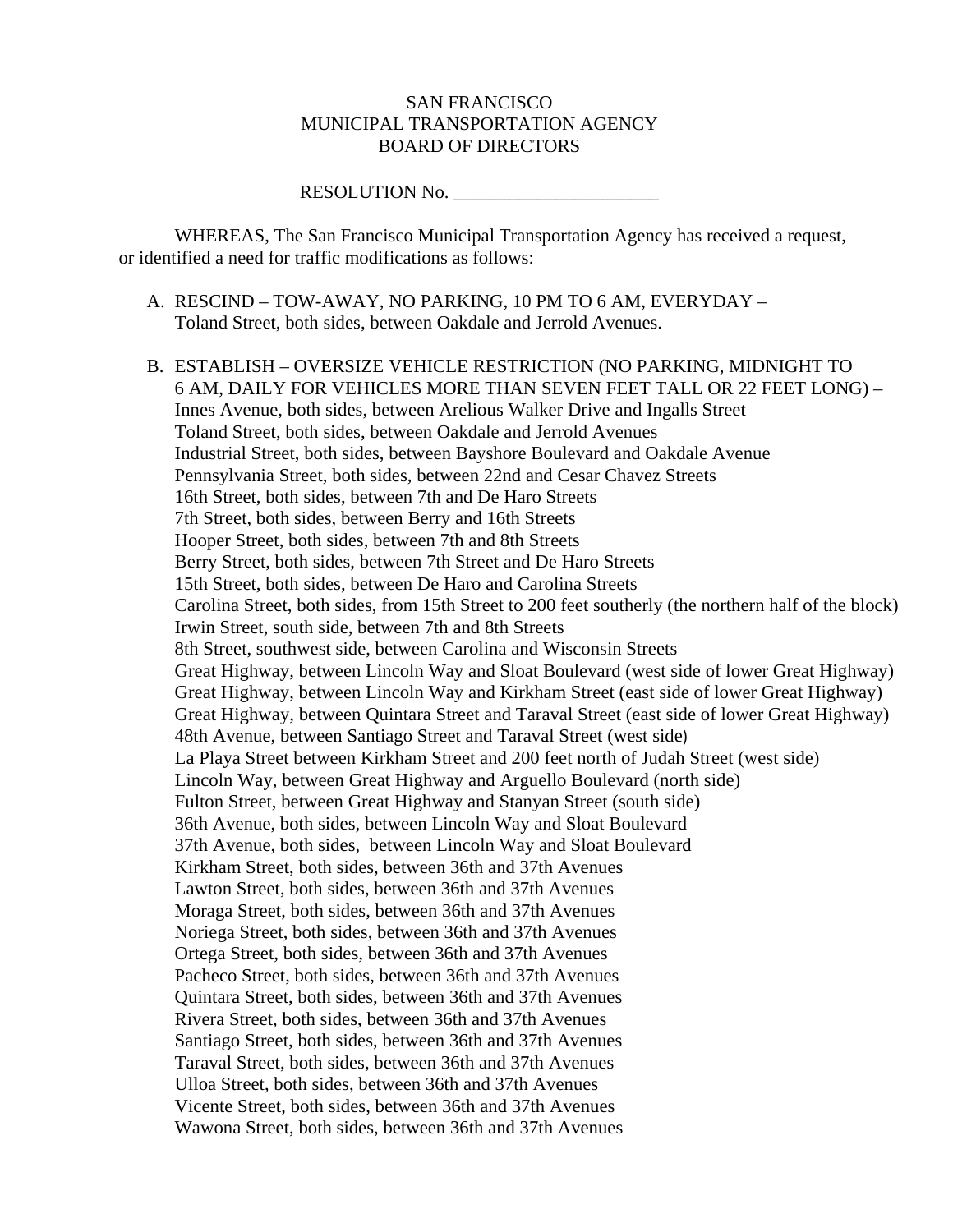Clarendon Avenue, both sides, between Twin Peaks Boulevard and Laguna Honda Boulevard Ortega Street between 24th and 28th Avenues (south side) Quintara Street between 24th and 28th Avenues (north side) 24th Avenue between Ortega and Quintara Streets (west side) 28th Avenue between Ortega and Quintara Streets (east side) Arguello Boulevard, between Kezar Drive and Lincoln Way (both sides)

 WHEREAS, The public has been notified about the proposed modifications and has been given the opportunity to comment on those modifications through the public hearing process; and,

 WHEREAS, Staff will evaluate the effects of the parking restrictions at these locations and report to the Board of Supervisors and San Francisco Municipal Transportation Agency Board of Directors three months after installation of appropriate signage to inform those bodies before approving parking restrictions at additional locations; now, therefore, be it

 RESOLVED, That the San Francisco Municipal Transportation Agency Board of Directors establishing overnight parking restrictions for large or oversized vehicles at the following locations:

Innes Avenue, both sides, between Arelious Walker Drive and Ingalls Street Toland Street, both sides, between Oakdale and Jerrold Avenues Industrial Street, both sides, between Bayshore Boulevard and Oakdale Avenue Pennsylvania Street, both sides, between 22nd and Cesar Chavez Streets 16th Street, both sides, between 7th and De Haro Streets 7th Street, both sides, between Berry and 16th Streets Hooper Street, both sides, between 7th and 8th Streets Berry Street, both sides, between 7th Street and De Haro Streets 15th Street, both sides, between De Haro and Carolina Streets Carolina Street, both sides, from 15th Street to 200 feet southerly (the northern half of the block) Irwin Street, south side, between 7th and 8th Streets 8th Street, southwest side, between Carolina and Wisconsin Streets Great Highway, between Lincoln Way and Sloat Boulevard (west side of lower Great Highway) Great Highway, between Lincoln Way and Kirkham Street (east side of lower Great Highway) Great Highway, between Quintara Street and Taraval Street (east side of lower Great Highway) 48th Avenue, between Santiago Street and Taraval Street (west side) La Playa Street between Kirkham Street and 200 feet north of Judah Street (west side) Lincoln Way, between Great Highway and Arguello Boulevard (north side) Fulton Street, between Great Highway and Stanyan Street (south side) 36th Avenue, both sides, between Lincoln Way and Sloat Boulevard 37th Avenue, both sides, between Lincoln Way and Sloat Boulevard Kirkham Street, both sides, between 36th and 37th Avenues Lawton Street, both sides, between 36th and 37th Avenues Moraga Street, both sides, between 36th and 37th Avenues Noriega Street, both sides, between 36th and 37th Avenues Ortega Street, both sides, between 36th and 37th Avenues Pacheco Street, both sides, between 36th and 37th Avenues Quintara Street, both sides, between 36th and 37th Avenues